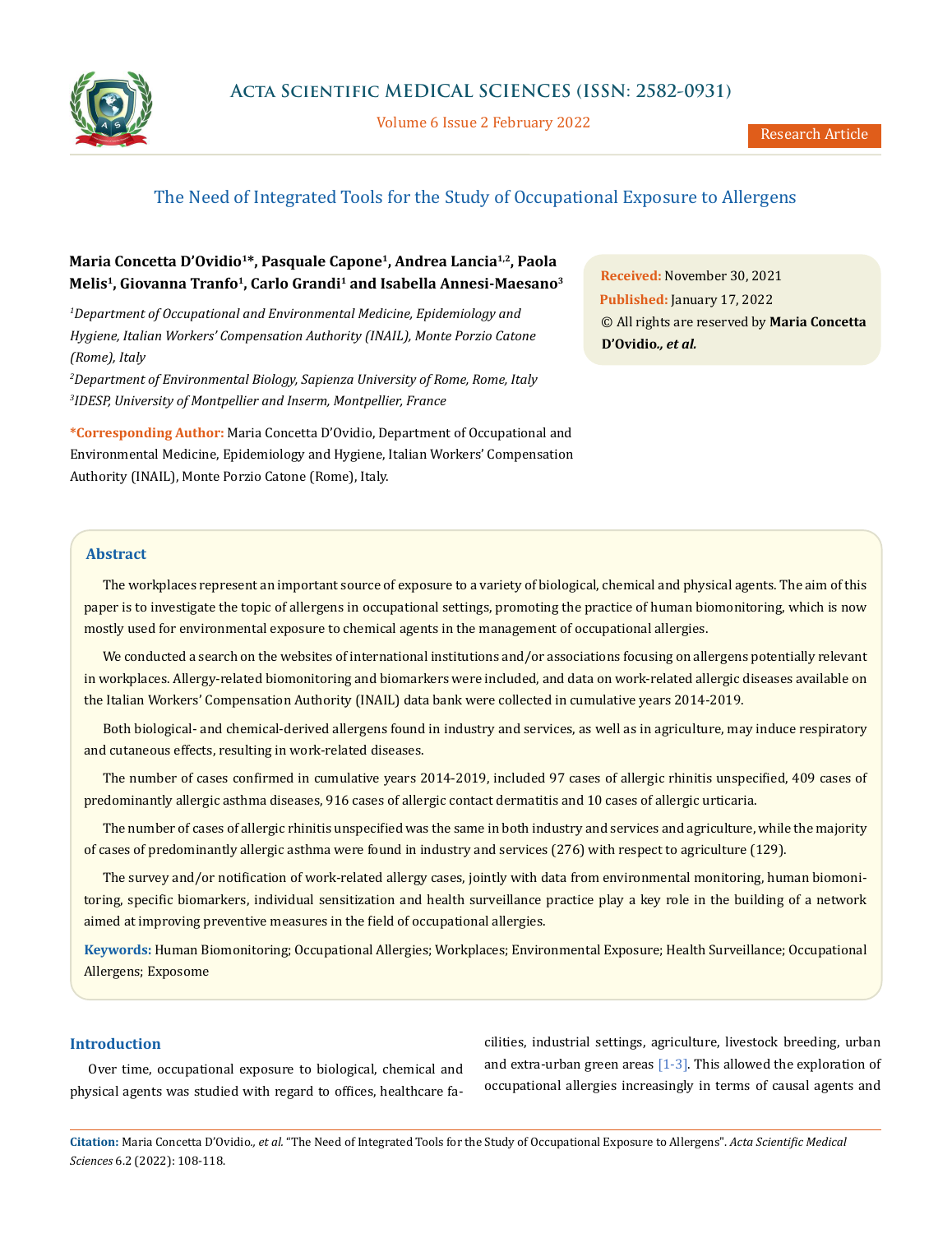in relation to different occupational sectors. Dermatitis, urticaria, rhinitis and allergic asthma may develop in workers sensitized to various allergens [4-8].

Moreover, sensitization to specific allergens may contribute to clinical features characterizing the sick building syndrome and building-related illnesses [9-12]. Workplaces represent an important source of exposure to a variety of allergens, giving a significant contribution to the total burden of allergic diseases [7,13]. In the past, the study of occupational allergies focused on indoor pollutants, but a growing body of data on allergic diseases in the general population and some other new evidence has addressed the research to the study of outdoor exposures, paying attention to the health effects from allergen exposure as well as from multiple exposures. This adds complexity to a topic complex by itself [14-16] as an increased exposure from different sources occurs. Multiple exposures are intrinsic to the exposome concept that, as stated by Wild in 2005: "encompasses life-course environmental exposures (including lifestyle factors), from the prenatal period onwards" [17], including: "nongenetic drivers of health and disease and, with the genome, it defines the phenome of an individual" [18]. The concept of exposome was recently applied to respiratory and skin allergy  $[19]$ . To remark the importance of occupational exposures in the occurrence of diseases the term worksome was suggested, which may be regarded as a subset of the exposome, i.e. the occupational exposome  $[20]$ . The health effects of different occupational exposures may also be investigated in human biological matrices in order to identify biomarkers of exposure, effects and susceptibility  $\lceil 21 \rceil$ . The approach of occupational exposome discloses new perspectives, including the creation of databases allowing the targeted analysis for single and multiple diseases [22] using -omics approaches, such as proteomics, genomics, transcriptomics, and metabolomics  $[8,23,24]$ . At the same time, largely consolidated (and often mandatory) systems of recording and notification of diseases allow the search of occupational origin in particular disease cases. Thus, the system of notification of work-related diseases is a precious tool to study causes and temporal trends of occupational diseases.

Another important tool to assess the exposure resulting from all pathways and sources as well as its outcomes is human biomonitoring, which makes use of different procedures to detect and measure substances or biological markers in human biological matrices [25]. In occupational settings, including several outdoor and indoor workplaces, a significant exposure to biological and chemical allergens was observed and antibodies, interleukins, leukotrienes, and prostaglandins were referred as biomarkers of exposure in blood and urine samples [26-28].

Human biomonitoring data related to allergic diseases contribute to build exposome also using -omics methodologies [29,30], in order to set a multidisciplinary and integrated procedure aimed at improving occupational risk assessment [31,32].

The aim of our study was to investigate the topic of allergens in occupational settings, promoting the use of an interdisciplinary approach including human biomonitoring - this latter generally applied to assess the occupational exposure to chemicals - as a valid tool to improve the study of health effects following exposure to allergens. To this regard, we conducted a search on the websites of international institutions and/or associations concerning allergens potentially present in workplaces as well as on scientific literature database to search papers regarding biomonitoring and/ or biomarkers in occupational allergic diseases. Moreover, we analysed data on allergic diseases, both respiratory and cutaneous, occurred in Italy for the period 2014-2019, using the Italian Workers' Compensation Authority (INAIL) data bank based on the Italian regulation, which states the notification of all work-related diseases to the competent authority.

#### **Materials and Methods**

## **Occupational allergens search on websites of Institutions and/or Associations**

A preliminary search focused on allergic diseases in general and working population was performed on the following websites: World Health Organization (WHO [https://www.who.int\)](https://www.who.int), World Allergy Organization (WAO<https://www.worldallergy.org>), Commission des normes, de l'équité, de la santé et de la sécurité du travail (CNESST <https://www.csst.qc.ca>), European Academy of Allergy and Clinical Immunology (EAACI [https://www.eaaci.org\)](https://www.eaaci.org), National Institute of Environmental Health Sciences (NIEHS [https://www.](https://www.niehs.nih.gov) [niehs.nih.gov](https://www.niehs.nih.gov)), European Agency for Safety and Health at Work (EU-OSHA [https://osha.europa.eu/en\)](https://osha.europa.eu/en), National Institute for Occupational and Safety Health (NIOSH [https://www.cdc.gov/niosh/](https://www.cdc.gov/niosh/index.htm) [index.htm](https://www.cdc.gov/niosh/index.htm)), Health and Safety Executive (HSE [https://www.hse.](https://www.hse.gov.uk) [gov.uk](https://www.hse.gov.uk)). In our opinion these websites show more complete lists.

**Citation:** Maria Concetta D'Ovidio*., et al.* "The Need of Integrated Tools for the Study of Occupational Exposure to Allergens". *Acta Scientific Medical Sciences* 6.2 (2022): 108-118.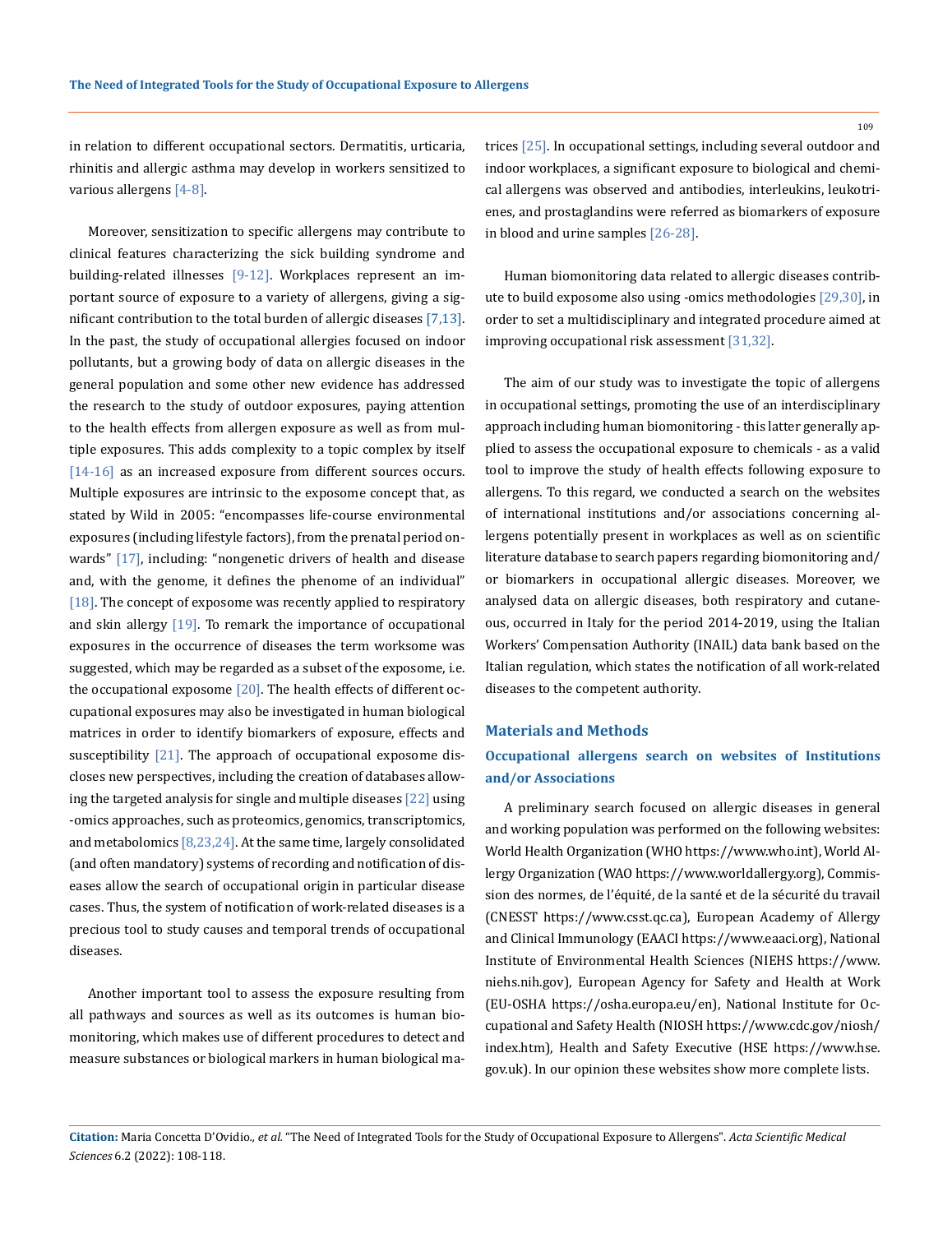# **Occupational allergies and biomonitoring search on PubMed and Scopus**

We performed the search of scientific papers using the following free terms on PubMed and Scopus: workers and allergy and Italy, workers and biomonitoring and allergy. The search was restricted to articles published in the period of 2010-2020. Out of the retrieved papers, we only selected the ones regarding workers exposure, through a complete reading of the documents. We considered all type of documents (i.e. research articles, reviews, proceedings of congress), only including papers written in English and Italian language.

#### **Data on work-related diseases search on National data bank**

Italian Workers' Compensation Authority (INAIL) data bank (https://www.inail.it/cs/internet/attivita/dati-e-statistiche/ banca--dati-statistica.html) was screened (accessed: 13 February 2020) in order to extract the data on work-related diseases in three occupational settings for the time period 2014-2019. We matched data regarding respiratory and cutaneous diseases such as unspecified allergic rhinitis, predominantly allergic asthma, allergic contact dermatitis and allergic urticaria with data classified on International Statistical Classification of Diseases and Related Health Problems (ICD-10). In particular for the period 2014-2019 the search on the INAIL data bank of work-related diseases was conducted regarding:

- Cases of respiratory diseases, distinguishing between high respiratory airways (e.g. rhinitis) and low respiratory airways (e.g. asthma); industry and services, agriculture and public administration were considered;
- Cases of skin and subcutaneous tissue diseases, such as dermatitis and urticaria; industry and services, agriculture and public administration were considered.

In the case of allergic contact dermatitis, data related to the source of exposure in industry and services, agriculture and public administration were considered.

All selected disease cases for the time period 2014-2019 were entered into a Microsoft Excel database and were processed for a descriptive statistical analysis using the same software.

#### **Results and Discussion**

## **Occupational allergens search on websites of Institutions and/or Associations**

The preliminary search allowed us to select two links reporting useful information about lists of occupational allergens: WAO (World Allergy Organization), which published a list of Occupational Allergens - Sensitizing Agents Inducers of Occupational Asthma, Hypersensitivity Pneumonitis and Eosinophilic Bronchitis on July 2016 with a total of 475 agents [WAO, accessed 24 October 2019] that were grouped into classes and by chemical and biological origin, and CNESST (Commission des normes, de l'équité, de la santé et de la sécurité du travail) reporting occupational allergens Causing Occupational Asthma, grouped in high- and low molecular weight agents [CNESST, accessed 24 October 2019] as shown in table 1 and table 2 based on the allergens reported in WAO and CNESST links.

As shown in table 1, industry and services seemed the occupational settings with higher exposure to chemical and biological allergens, while the biologically-derived allergens seemed to be mainly present in agriculture. High-molecular weight allergens of biological origin were present in industry and services (13) as well as in agriculture (10), while low-molecular weight allergens of chemical origin were more common in industry and services (26) and less in agriculture (5).

The allergens with high molecular weight, grouped in table 2, were represented in industry and services as well as in agriculture, while the allergens with low molecular weight were mainly represented in industry and services.

## **Occupational allergies, biomonitoring and biomarkers search on PubMed and Scopus**

In the online supplementary **[table S](https://view.officeapps.live.com/op/view.aspx?src=https%3A%2F%2Factascientific.com%2FASMS%2Fpdf%2FSupplementary%2520table.docx&wdOrigin=BROWSELINK)**, selected papers from PubMed and Scopus were reported, distinguishing between biologically-derived allergens and chemically-derived allergens, reporting information and remarks for each article.

Regarding the workers and allergy and Italy search, we retrieved 36 articles from the two databases. Out of these articles, 6 were excluded because they were not about workers' exposure, thus 30 papers were selected. Six of the included papers were in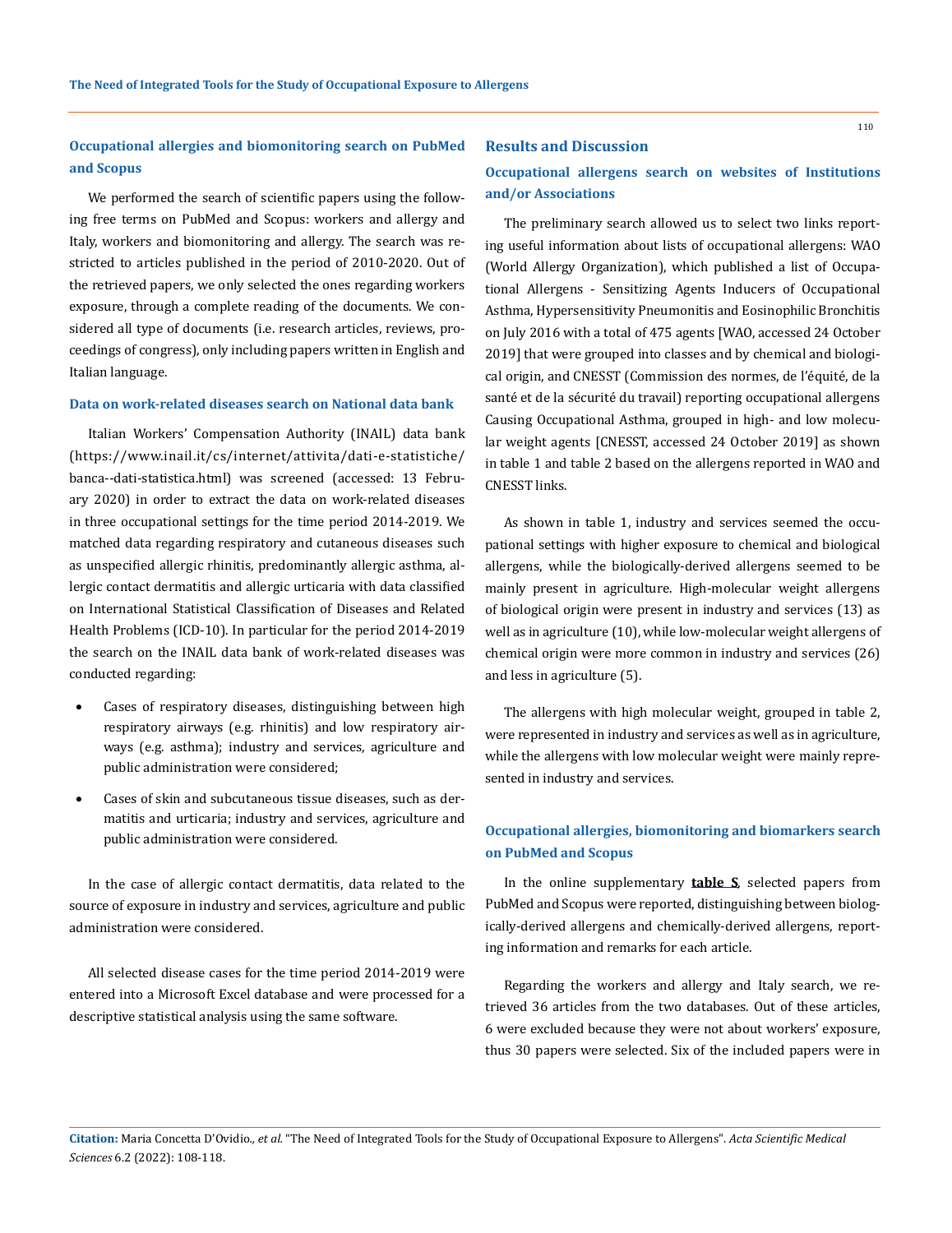| Occupational allergen of chemical origin               | <b>Number of agents</b> | <b>Occupational setting</b>  |  |  |
|--------------------------------------------------------|-------------------------|------------------------------|--|--|
| Isocyanates                                            | 11                      | Industry and services        |  |  |
| Anhydrides                                             | 11                      | Industry and services        |  |  |
| Amines                                                 | 15                      | Industry and services        |  |  |
| Epoxy resins                                           | $\Omega$                |                              |  |  |
| Metals                                                 | 23                      | Industry and services        |  |  |
| Drugs                                                  | 43                      | Industry and services        |  |  |
| Plastics (including their monomers)                    | 15                      | Industry and services        |  |  |
|                                                        |                         | Public administration        |  |  |
| <b>Dyes</b>                                            | 9                       | Industry and services        |  |  |
| Other chemicals                                        | 39                      | Industry and services        |  |  |
|                                                        |                         | Agriculture                  |  |  |
| Occupational allergen of biological origin             | Number of agents        | <b>Occupational setting</b>  |  |  |
| Arthropods                                             | 36                      | Industry and services        |  |  |
|                                                        |                         | Agriculture                  |  |  |
| Shellfish                                              | 5                       | Industry and services        |  |  |
| Fish                                                   | 6                       | Industry and services        |  |  |
| Animal products                                        | 22                      | Industry and services        |  |  |
|                                                        |                         | Agriculture                  |  |  |
| Plants                                                 | $\sim$ 90               | Industry and services        |  |  |
|                                                        |                         | Agriculture                  |  |  |
| Vegetable gums                                         | 6                       | Industry and services        |  |  |
| Flours                                                 | 12                      | Industry and services        |  |  |
|                                                        |                         | Agriculture                  |  |  |
| Woods                                                  | 45                      | Industry and services        |  |  |
| Microorganisms                                         | 32                      | Industry and services        |  |  |
|                                                        |                         | Agriculture                  |  |  |
| Enzymes                                                | 25                      | Industry and services        |  |  |
|                                                        |                         | Agriculture                  |  |  |
| Agents related to irritant induced occupational asthma | Number of agents: 15    | <b>Occupational setting:</b> |  |  |
|                                                        |                         | Industry and services        |  |  |
|                                                        |                         | Agriculture                  |  |  |
| Occupational eosinophilic bronchitis                   | Number of agents: 15    | <b>Occupational setting:</b> |  |  |
|                                                        |                         | Industry and services        |  |  |

**Table 1:** Classes of 475 occupational allergens causing occupational Allergic and/or Irritant-Induced Occupational Asthma (IIOA) based on the description reported by World Allergy Organization [\(https://www.worldallergy.org/education-and-programs/education/](https://www.worldallergy.org/education-and-programs/education/allergic-disease-resource-center/professionals/sensitizing-agents-inducers-of-occupational-asthma) [allergic-disease-resource-center/professionals/sensitizing-agents-inducers-of-occupational-asthma\)](https://www.worldallergy.org/education-and-programs/education/allergic-disease-resource-center/professionals/sensitizing-agents-inducers-of-occupational-asthma).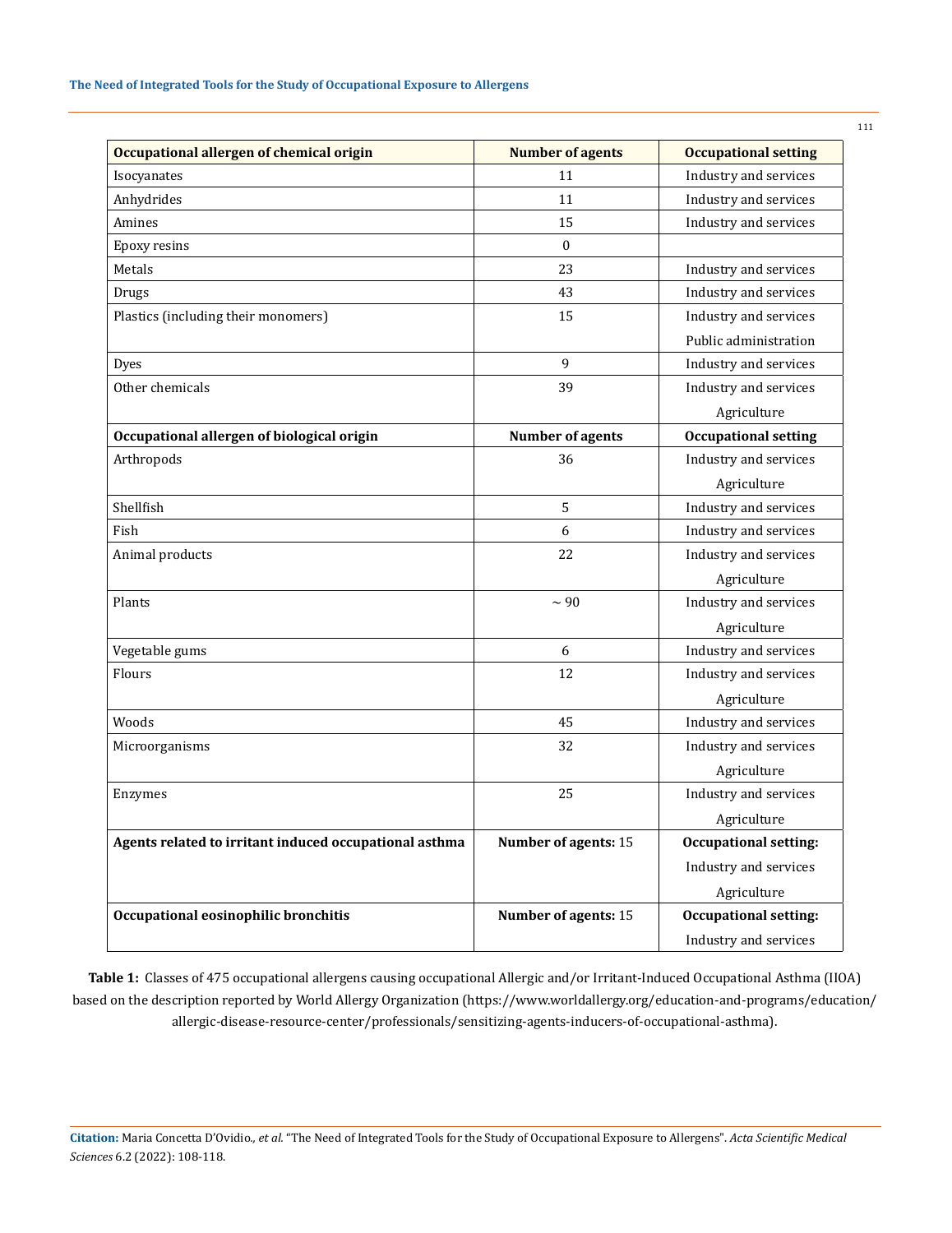| <b>Etiological Agents</b>                                       | <b>Occupational setting</b> |  |  |  |
|-----------------------------------------------------------------|-----------------------------|--|--|--|
| High-molecular weight                                           |                             |  |  |  |
| Animal-derived antigens, animal<br>epithelia, hairs, secretions | Industry and services       |  |  |  |
|                                                                 | Agriculture                 |  |  |  |
| Arthropods                                                      | Industry and services       |  |  |  |
|                                                                 | Agriculture                 |  |  |  |
| Crustacea, seefoods, fish, food-                                | Industry and services       |  |  |  |
| borne proteins                                                  |                             |  |  |  |
| Acarians, Mites, Insects                                        | Industry and services       |  |  |  |
|                                                                 | Agriculture                 |  |  |  |
| Molds                                                           | Industry and services       |  |  |  |
|                                                                 | Agriculture                 |  |  |  |
| Mushrooms                                                       | Industry and services       |  |  |  |
|                                                                 | Agriculture                 |  |  |  |
| Algae                                                           | Industry and services       |  |  |  |
| Flours, cereals                                                 | Industry and services       |  |  |  |
|                                                                 | Agriculture                 |  |  |  |
| Pollens                                                         | Industry and services       |  |  |  |
|                                                                 | Agriculture                 |  |  |  |
| Plants                                                          | Industry and services       |  |  |  |
|                                                                 | Agriculture                 |  |  |  |
| Plant-derived natural products,                                 | Industry and services       |  |  |  |
| Latex proteins                                                  | Agriculture                 |  |  |  |
| Biologic Enzymes, Enzymes                                       | Industry and services       |  |  |  |
|                                                                 |                             |  |  |  |
|                                                                 | Agriculture                 |  |  |  |
| Vegetable Gums                                                  | Industry and services       |  |  |  |
| Low-molecular weight                                            |                             |  |  |  |
| Diisocyanates                                                   | Industry and services       |  |  |  |
| Isocyanates                                                     | Industry and services       |  |  |  |
| Combination of diisocyanates                                    | Industry and services       |  |  |  |
| Other hardeners                                                 | Industry and services       |  |  |  |
| Anhydrides, Acid anhydridies                                    | Industry and services       |  |  |  |
| Aliphatic amines (ethyleamines)                                 | Industry and services       |  |  |  |
| Aliphatic amines (ethanolamines)                                | Industry and services       |  |  |  |

|                                                      | 112                   |  |  |
|------------------------------------------------------|-----------------------|--|--|
| Aliphatic amines (others)                            | Industry and services |  |  |
| Heterocyclic amines                                  | Industry and services |  |  |
| Aromatic amines                                      | Industry and services |  |  |
| Quaternary amines                                    | Industry and services |  |  |
| Mixture of amines                                    | Industry and services |  |  |
| Acrylates (methacrylate, cyanoc-<br>rylate)          | Industry and services |  |  |
| Aldehydes (e.g. glutaraldheyde)                      | Industry and services |  |  |
| Fluxes, soldering flux (colophony)                   | Industry and services |  |  |
| Wood dust (red cedar, iroko,<br>obeche, etc) or bark | Industry and services |  |  |
| Metals (e.g. platinum, nickel<br>sulfate)            | Industry and services |  |  |
| Persulfate salts                                     | Industry and services |  |  |
| Drugs                                                | Industry and services |  |  |
|                                                      | Agriculture           |  |  |
| Reactive dyes                                        | Industry and services |  |  |
| <b>Biocides</b>                                      | Industry and services |  |  |
|                                                      | Agriculture           |  |  |
| Fungicides                                           | Industry and services |  |  |
|                                                      | Agriculture           |  |  |
| Chemicals                                            | Industry and services |  |  |
|                                                      | Agriculture           |  |  |
| Healthcare                                           | Industry and services |  |  |
| Synthetic Material                                   | Industry and services |  |  |
|                                                      | Agriculture           |  |  |
| Unidentified                                         | Industry and services |  |  |

**Table 2:** List of agents and related occupational setting associated to Occupational Asthma. Based on agents reported by Commission des normes, de l'équité, de la santé et de la sécurité du travail (CNESST) [\(https://reptox.cnesst.gouv.qc.ca/en/occupa](https://reptox.cnesst.gouv.qc.ca/en/occupational-asthma/Pages/bernsteinang.aspx#N2_4)[tional-asthma/Pages/bernsteinang.aspx#N2\\_4\)](https://reptox.cnesst.gouv.qc.ca/en/occupational-asthma/Pages/bernsteinang.aspx#N2_4) and Classes of 475 occupational allergens causing occupational Allergic and/or Irritant-Induced Occupational Asthma (IIOA) reported by World Allergy Organization ([https://www.worldallergy.org/education](https://www.worldallergy.org/education-and-programs/education/allergic-disease-resource-center/professionals/sensitizing-agents-inducers-of-occupational-asthma)[and-programs/education/allergic-disease-resource-center/pro](https://www.worldallergy.org/education-and-programs/education/allergic-disease-resource-center/professionals/sensitizing-agents-inducers-of-occupational-asthma)[fessionals/sensitizing-agents-inducers-of-occupational-asthma\)](https://www.worldallergy.org/education-and-programs/education/allergic-disease-resource-center/professionals/sensitizing-agents-inducers-of-occupational-asthma).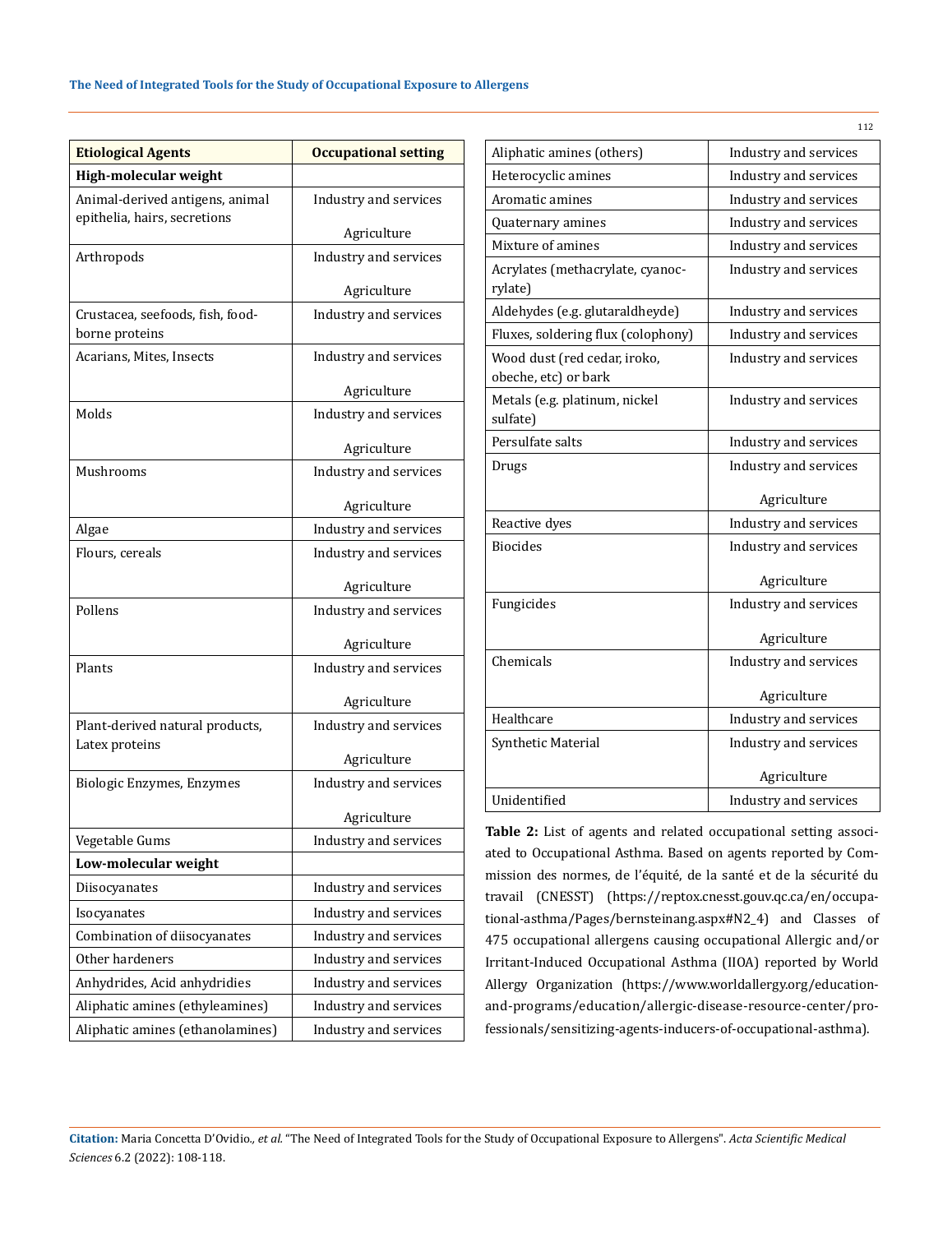Italian. Regarding the workers and biomonitoring and allergy search, we retrieved 4 papers from the two databases, keeping all of them, since they all met the criteria. The total number of papers we selected from the two searches was 34, we included all of them in table S.

In the last years the main animal allergens were from rats and mice, hymenoptera and house dust mites, whereas the vegetable ones were from *Parietaria* pollen, colophonium, green coffee, latex, natural and synthetic rubbers, and flour dust. Exposure to these allergens caused IgE response, eye rhinitis, allergic bronchial asthma, allergic contact dermatitis and contact urticarial. Regarding chemically-derived allergens, nickel, methylchloroisothiazolinone/ methylisothiazolinone, epoxy resins, chlorhexidine, acrylates and methacrylates, polyurethane, formaldehyde, carbapenems, cobalt, chromium, cleaning products and detergents were the mainly reported ones, causing in most cases allergic contact dermatitis and eczema, although asthma and rhinitis were also described (supplementary table S).

The research focused on human biomonitoring and biomarkers related to allergic diseases allowed the study of the interactions with multiple environmental exposures, using -omics methodologies in addition to the conventional ones [29,30] in order to improve the study of occupational risk [31,32].

Biomarkers of exposure included either stressors themselves (e.g. the parent compounds) or their metabolites (reaction products), detected in a variety of human biological matrices such as blood, urine [33]. Moreover, specific IgEs driving airway hyperresponsiveness; IL-4, IL-5, IL-13 in serum, ORMDL3 (as epitheliumassociated biomarker), macrophage activation markers such as CD14, CD16, CD18, TNF-α in exhaled breath condensate, microR-NAs and lipid mediators as well as urinary leukotriene E4 were all suggested as biomarkers of exposure, effect and susceptibility in allergic asthma [26-41].

## **Allergies and occupational settings search on INAIL (Italian Workers' Compensation Authority, Italy) data bank**

A descriptive analysis of the cases of allergic occupational diseases was reported over the period 2014-2019 in table 3.

| <b>Total occupational settings</b> |              |              |                  |                |                  |              |                |  |  |
|------------------------------------|--------------|--------------|------------------|----------------|------------------|--------------|----------------|--|--|
| <b>Work-related diseases</b>       | 2014         | 2015         | 2016             | 2017           | 2018             | 2019         | 2014-2019      |  |  |
| Allergic rhinitis unspecified      | 15           | 12           | 24               | 20             | 17               | 9            | 97             |  |  |
| Predominantly allergic asthma      | 95           | 79           | 69               | 52             | 61               | 53           | 409            |  |  |
| Allergic contact dermatitis        | 177          | 176          | 166              | 144            | 132              | 121          | 916            |  |  |
| Allergic urticaria                 | 6            | 2            | $\mathbf{1}$     | $\mathbf{1}$   | $\mathbf{0}$     | $n.d.*$      | 10             |  |  |
| <b>Industry and services</b>       |              |              |                  |                |                  |              |                |  |  |
|                                    | 2014         | 2015         | 2016             | 2017           | 2018             | 2019         | 2014-2019      |  |  |
| Allergic rhinitis unspecified      | 7            | 5            | 9                | 11             | 12               | 8            | 52             |  |  |
| Predominantly allergic asthma      | 63           | 52           | 51               | 29             | 40               | 41           | 276            |  |  |
| Allergic contact dermatitis        | 175          | 169          | 162              | 142            | 131              | 120          | 899            |  |  |
| Allergic urticaria                 | 5            | 1            | $\mathbf{1}$     | $\mathbf{1}$   | $\mathbf{0}$     | n.d.         | 8              |  |  |
| <b>Agriculture</b>                 |              |              |                  |                |                  |              |                |  |  |
|                                    | 2014         | 2015         | 2016             | 2017           | 2018             | 2019         | 2014-2019      |  |  |
| Allergic rhinitis unspecified      | 8            | 6            | 15               | $\mathbf{q}$   | 5                | $\mathbf{1}$ | 44             |  |  |
| Predominantly allergic asthma      | 32           | 27           | 17               | 21             | 21               | 11           | 129            |  |  |
| Allergic contact dermatitis        | 2            | 6            | 3                | $\overline{2}$ | 1                | $\mathbf{1}$ | 15             |  |  |
| Allergic urticaria                 | 1            | 1            | n.d.             | n.d.           | n.d.             | n.d.         | 2              |  |  |
| <b>Public administration</b>       |              |              |                  |                |                  |              |                |  |  |
|                                    | 2014         | 2015         | 2016             | 2017           | 2018             | 2019         | 2014-2019      |  |  |
| Allergic rhinitis unspecified      | $\mathbf{0}$ | $\mathbf{1}$ | $\boldsymbol{0}$ | $\Omega$       | $\boldsymbol{0}$ | $\mathbf{0}$ | $\mathbf{1}$   |  |  |
| Predominantly allergic asthma      | $\theta$     | n.d.         | $\mathbf{1}$     | $\overline{2}$ | $\Omega$         | $\mathbf{1}$ | $\overline{4}$ |  |  |
| Allergic contact dermatitis        | $\theta$     | $\mathbf{1}$ | $\mathbf{1}$     | n.d.           | n.d.             | n.d.         | $\overline{c}$ |  |  |
| Allergic urticaria                 | n.d.         | n.d.         | n.d.             | n.d.           | n.d.             | n.d.         | n.d.           |  |  |

**Table 3:** Cases of work-related respiratory airways and cutaneous diseases referred in cumulative years 2014-2019 for all occupational settings and classified in industry and services, agriculture and public administration.

\* n.d.= non determined. Source: INAIL (Accessed: 13-02-2020 and 24-05-2021).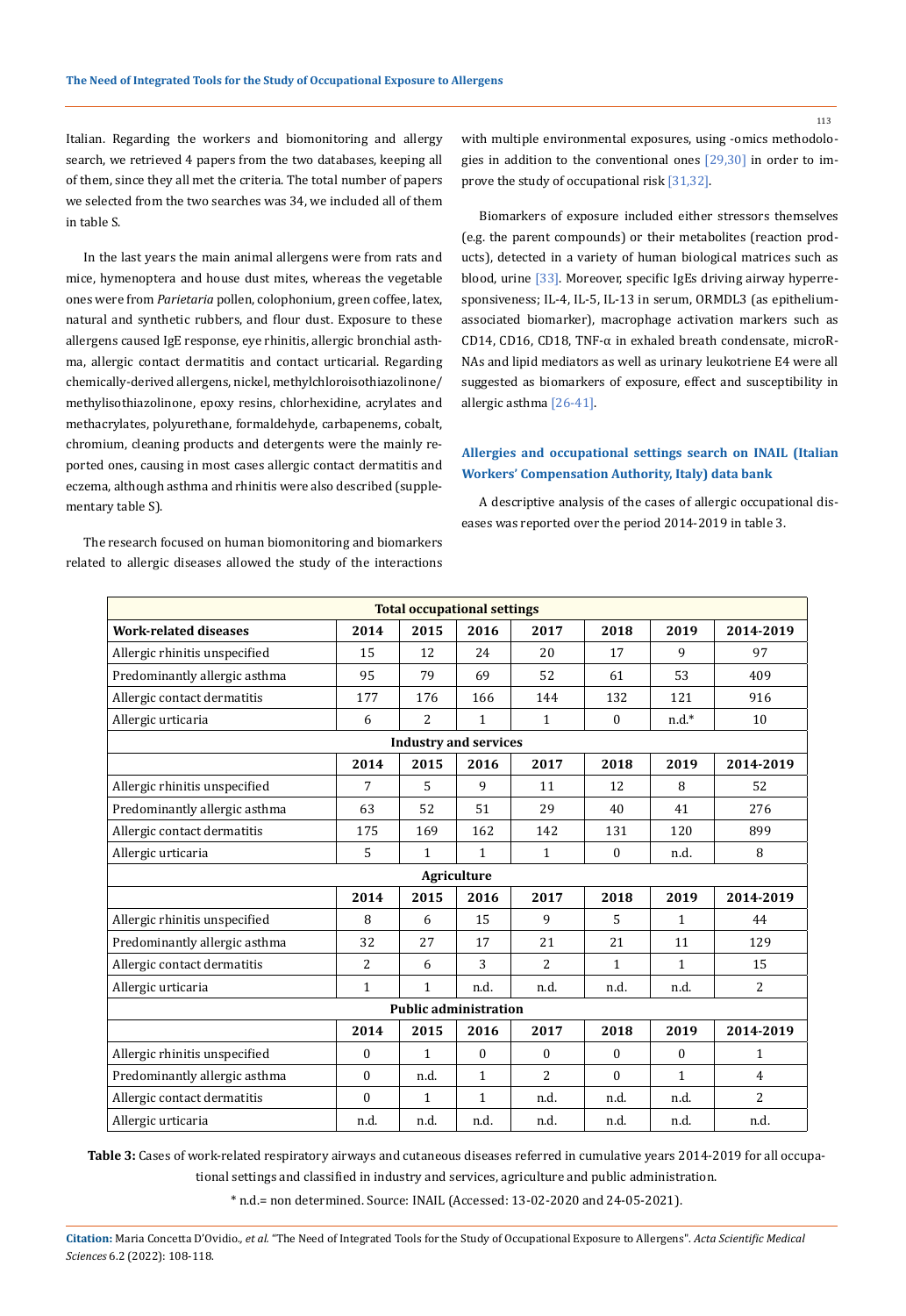114

The cumulative number of cases confirmed by INAIL included 97 cases of allergic rhinitis unspecified, 409 cases of predominantly allergic asthma diseases, 916 cases of allergic contact dermatitis and 10 cases of allergic urticaria. With regard to occupational settings, the number of cases of allergic rhinitis unspecified was 52 in industry and services and 44 in agriculture, also the majority of cases of predominantly allergic asthma were found in industry and services (276) with respect to agriculture (129). Moreover, 899 and 15 cases of allergic contact dermatitis were observed, respectively, for industry and services and agriculture. A total of 8 cases of allergic urticaria were reported in industry and services and only 2 cases in agriculture. A very low number of cases was recorded in the public administration for all diseases. With regard to allergic contact dermatitis, a relative quantification of the class of causal agents involved (Figure 1) was possible for all occupational settings concerned.

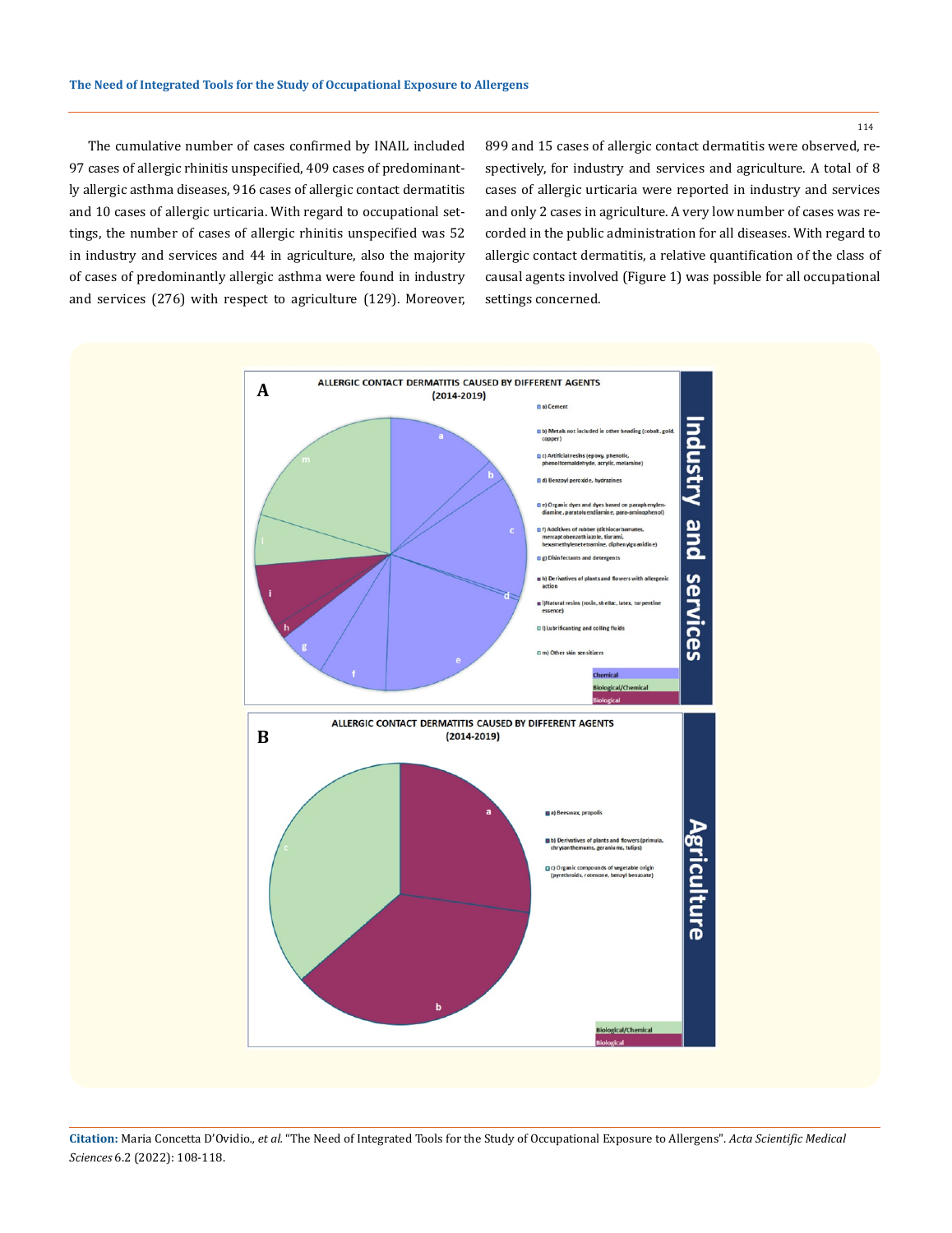

**Figure 1:** Causal agents of allergic contact dermatitis in industry and services (A), agriculture (B) and public administration (C) for the time period 2014-2019. Source: INAIL.

#### **Discussion**

In this paper, we collected data on allergy in Italy, occupational allergens, biomonitoring and biomarkers related to allergies, national cases of work-related allergic diseases referred to respiratory and cutaneous ones. Multiple sources may contribute to the occurrence of allergic diseases in occupational settings, as biologically-, chemically- and physically-derived allergens may be found in different workplaces. A fundamental tool to assess allergen exposure from all pathways and sources and its consequences is human biomonitoring, which makes use of different procedures to detect and quantify compounds or biological markers in human biological samples [25].

Data obtained from Institutions such as WAO show that industry and services are the occupational settings with the highest exposure to chemical and biological allergens. To this regards, it should be important to further investigate which working activities, categories of workers are mainly involved. It should be stressed that sources of allergens are continuously increasing, in particular the high molecular weight ones, which may be usefully sub grouped into plant- and animal-derived agents [42].

Data obtained by INAIL on confirmed work-related diseases indicate industry and services and agriculture as occupational settings that are more important for exposure to biological agents and for asthma and dermatitis occurrence. To this regard, the first case of IgE-mediated occupational asthma was documented in a worker in a malt manufacturing company  $[43]$  and the development of occupational asthma in industrial settings changes as a function of specific activities [34,44,45]. With reference to allergic contact dermatitis, a large number of cases are observed in workers employed in the wood industry, such as machinists, or in agriculture, and the main allergen sources are wood-derived materials, followed by glues and metalworking fluids. Moreover, among biologicallyderived agents colophonium is included, which is used in several activities [46].

These data evidenced that a variety of occupational stressors do exist and, although some agents are measurable in biological samples by human biomonitoring, for other stressors new analytical methods need to be developed and standardized. In this context, different tools to study the worksome (the occupational part of the exposome) should be fully developed in order to measure biomarkers of exposure, effects and susceptibility. Specifically,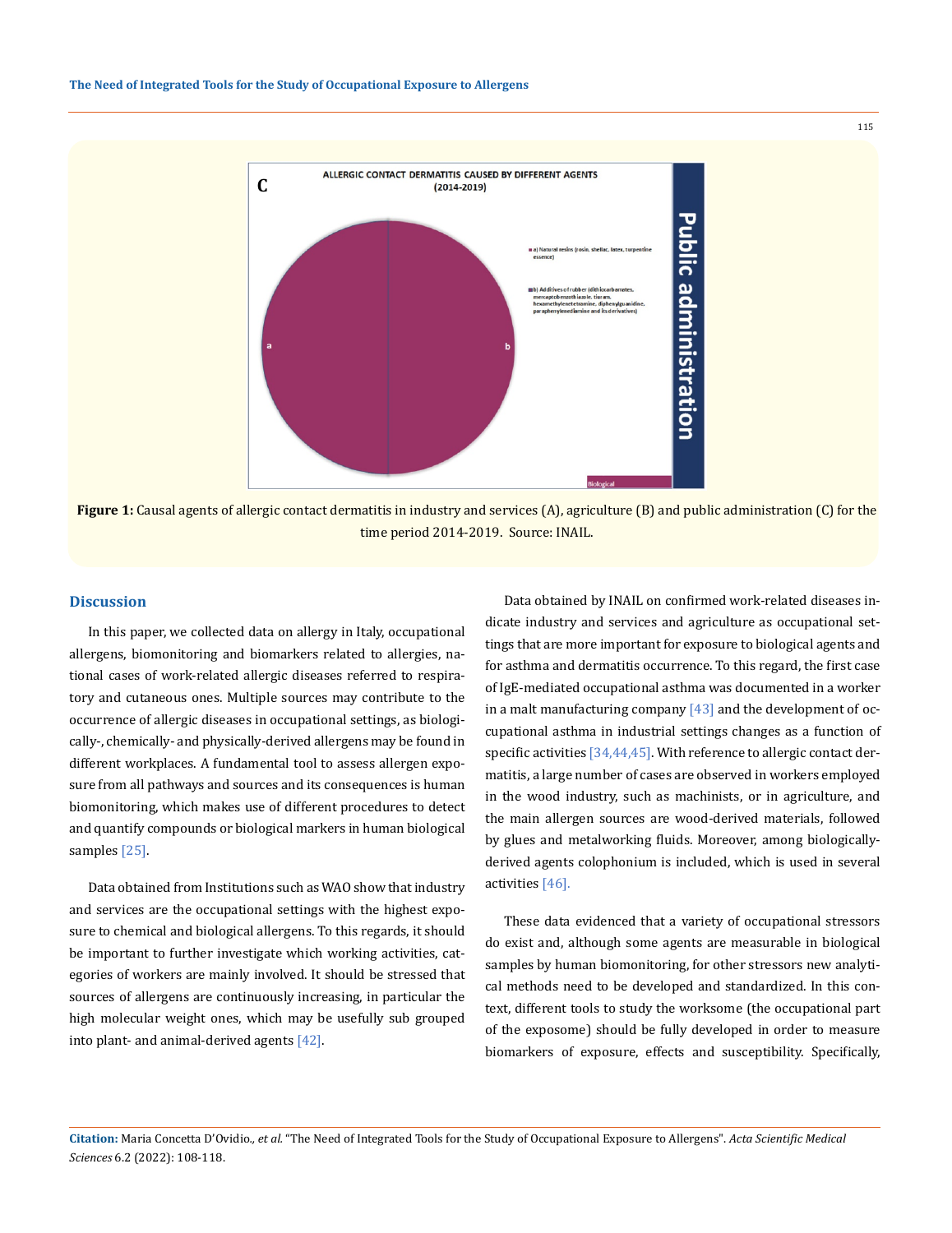a biomonitoring program of the exposed workers should include specific antibodies, interleukins, cellular markers and other compounds found both in serum and urine samples [25-28], especially with reference to work-related airway diseases [47]. This approach is useful to complete the health surveillance protocols, thus contributing to prevention of occupational allergies.

We considered to extend the research activity on occupational allergies to different categories of workers including migrants of relevant importance. The latter represent a very useful population on which to explore this topic in relation to changed lifestyles and environmental exposures. At this regard, migrants are likely to increase and additional studies are recommended, including those aimed to detect novel biomarkers of allergen exposure. To summarize, the allergies are complex diseases and an interdisciplinary approach should be promoted in order to identify new biomarkers. In occupational sector the knowledge of more detailed aspects regarding different environments of exposure can help to optimize the management of preventive and control measures.

### **Conclusion**

Respiratory and skin allergic diseases are important issues in occupational medicine as different groups of workers employed in both outdoor and indoor activities may be involved.

There is an increasing need for studies in order to detect and quantify in biological samples novel biomarkers of exposure, effect and susceptibility for environmental stressors in relation to allergic diseases in different occupational sectors. The improvement of survey of work-related diseases is equally important, especially for the most vulnerable workers.

Finally, it's important that new tools such as biological monitoring are being used increasingly in health surveillance practice in order to take into account multiple sources of exposure, disclose novel risks in relation to specific working activities, define individual profiles of susceptibility, provide more targeted preventive and protective measures, give a contribution to the exposome. All these aspects should be integrated in order to improve the management, control and prevention of occupational allergies.

#### **Bibliography**

1. Robertson S., *et al.* ["Bioaerosol exposure from composting fa](https://doi.org/10.1016/j.ijheh.2019.02.006)[cilities and health outcomes in workers and in the community:](https://doi.org/10.1016/j.ijheh.2019.02.006)  a systematic review update"*[. International Journal of Hygiene](https://doi.org/10.1016/j.ijheh.2019.02.006)  [and Environmental Health](https://doi.org/10.1016/j.ijheh.2019.02.006)* 222.3 (2019): 364-386.

- 2. Hachem M., *et al.* ["Exposure to traffic air pollutants in taxicabs](https://doi.org/10.1016/j.scitotenv.2019.07.245)  [and acute adverse respiratory effects: a systematic review".](https://doi.org/10.1016/j.scitotenv.2019.07.245)  *[Science of The Total Environment](https://doi.org/10.1016/j.scitotenv.2019.07.245)* 693 (2019): 1334-1339.
- 3. [Grandi C and D'Ovidio MC. "Balance between health risks and](https://doi.org/10.3390/ijerph17041357)  [benefits for outdoor workers exposed to solar radiation: an](https://doi.org/10.3390/ijerph17041357)  [overview on the role of near infrared radiation alone and in](https://doi.org/10.3390/ijerph17041357)  [combination with other solar spectral bands".](https://doi.org/10.3390/ijerph17041357) *International [Journal of Environmental Research and Public Health](https://doi.org/10.3390/ijerph17041357)* 17.4 [\(2020\): 1357.](https://doi.org/10.3390/ijerph17041357)
- 4. [Anderson SE and Meade BJ. "Potential health effects associ](https://doi.org/10.4137/2FEHI.S15258)[ated with dermal exposure to occupational chemicals".](https://doi.org/10.4137/2FEHI.S15258) *Envi[ronmental Health Insights](https://doi.org/10.4137/2FEHI.S15258)* 8.1 (2014): 51-62.
- 5. Nakonechna A., *et al.* ["Occupational asthma, rhinitis, contact](https://doi.org/10.1016/j.anai.2019.04.021)  [dermatitis, and severe milk allergy caused by primary occu](https://doi.org/10.1016/j.anai.2019.04.021)[pational exposure to casein"](https://doi.org/10.1016/j.anai.2019.04.021)*. Annals of Allergy, Asthma and Immunology* [123.2 \(2019\): 224-225.](https://doi.org/10.1016/j.anai.2019.04.021)
- 6. Scott JF., *et al.* ["Atopy and sensitization to allergens known to](https://doi.org/10.1097/der.0000000000000436)  [cause systemic contact dermatitis".](https://doi.org/10.1097/der.0000000000000436) *Dermatitis* 30.1 (2019): [62-66.](https://doi.org/10.1097/der.0000000000000436)
- 7. D'Ovidio MC., *et al.* ["Climate change and occupational allergies:](https://doi.org/10.4415/ANN_16_03_12)  [an overview on biological pollution, exposure and prevention".](https://doi.org/10.4415/ANN_16_03_12)  *[Annali dell'Istituto](https://doi.org/10.4415/ANN_16_03_12) Superiore di Sanità* 52.3 (2016): 406-414.
- 8. D'Ovidio MC., *et al.* ["Biological occupational allergy: protein](https://doi.org/10.3934/publichealth.2018.4.352)  [microarray for the study of laboratory animal allergy \(LAA\)".](https://doi.org/10.3934/publichealth.2018.4.352)  *[AIMS Public Health](https://doi.org/10.3934/publichealth.2018.4.352)* 5.4 (2018): 352-365.
- 9. Claeson AS., *et al.* ["Comorbidity of airway inflammatory dis](https://doi.org/10.1097/JOM.0000000000001249)[eases in chemical and building-related intolerance".](https://doi.org/10.1097/JOM.0000000000001249) *Journal of [Occupational and Environmental Medicine](https://doi.org/10.1097/JOM.0000000000001249)* 60.4 (2018): 295- [300.](https://doi.org/10.1097/JOM.0000000000001249)
- 10. Azuma K., *et al.* ["Evaluating prevalence and risk factors of](https://doi.org/10.1186/s12199-017-0645-4)  [building-related symptoms among office workers: seasonal](https://doi.org/10.1186/s12199-017-0645-4)  [characteristics of symptoms and psychosocial and physical](https://doi.org/10.1186/s12199-017-0645-4)  environmental factors". *[Environmental Health](https://doi.org/10.1186/s12199-017-0645-4) and Preventive Medicine* [22 \(2017\): 38.](https://doi.org/10.1186/s12199-017-0645-4)
- 11. Lu CY., *et al.* ["Personal, psychosocial and environmental fac](https://doi.org/10.3390/ijerph15010007)[tors related to sick building syndrome in official employ](https://doi.org/10.3390/ijerph15010007)ees of Taiwan". *[International Journal of Environmental Re](https://doi.org/10.3390/ijerph15010007)search and [Public Health](https://doi.org/10.3390/ijerph15010007)* 15.1 (2018): 7.
- 12. Saeki Y., *et al.* ["Clinical and allergological analysis of ocular](https://doi.org/10.2147/OPTH.S124500)  [manifestations of sick building syndrome".](https://doi.org/10.2147/OPTH.S124500) *Clinical Ophthalmology* [11 \(2017\): 517-522.](https://doi.org/10.2147/OPTH.S124500)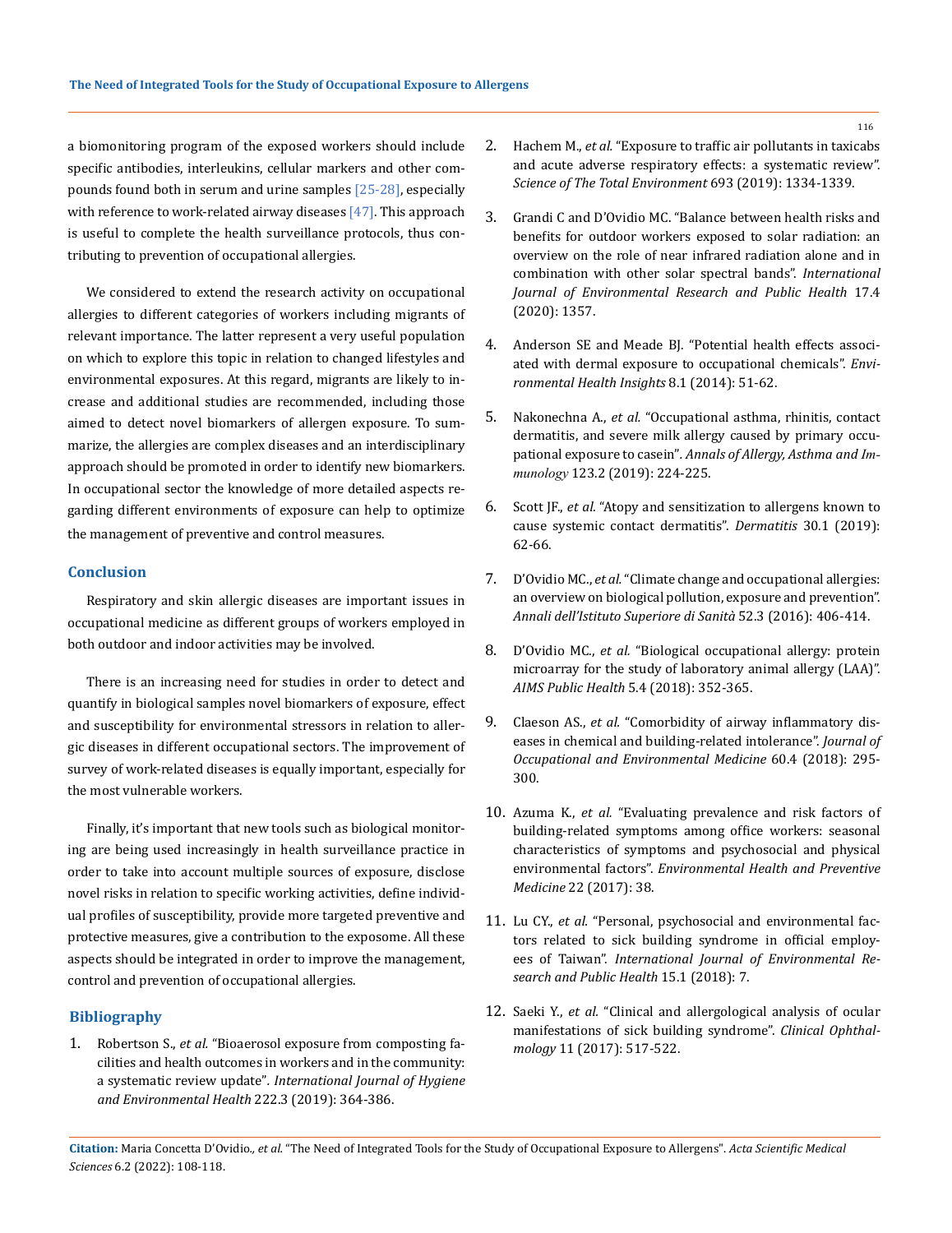- 13. European Academy of Allergy and Clinical Immunology (EAA-CI). "Global atlas of allergy". Ed by C.A. Akdis, I. Agache (2014).
- 14. Antó JM., *et al.* ["Understanding the complexity of IgE-related](https://doi.org/10.1016/j.jaci.2012.01.047)  [phenotypes from childhood to young adulthood: a Mecha](https://doi.org/10.1016/j.jaci.2012.01.047)[nisms of the Development of Allergy \(MeDALL\) seminar".](https://doi.org/10.1016/j.jaci.2012.01.047) *Journal of Allergy and Clinical Immunology* [129.4 \(2012\): 943-954](https://doi.org/10.1016/j.jaci.2012.01.047)  [e944.](https://doi.org/10.1016/j.jaci.2012.01.047)
- 15. Lund G., *et al.* ["Antibody repertoire complexity and effector cell](https://doi.org/10.1016/j.jim.2012.05.021)  [biology determined by assays for IgE-mediated basophil and](https://doi.org/10.1016/j.jim.2012.05.021)  T-cell activation". *Journal of [Immunological Methods](https://doi.org/10.1016/j.jim.2012.05.021)* 383.1-2 [\(2012\): 4-20.](https://doi.org/10.1016/j.jim.2012.05.021)
- 16. Willumsen N., *et al.* ["The complexity of allergic patients' IgE](https://doi.org/10.1111/j.1365-2222.2012.04009.x)  [repertoire correlates with serum concentration of allergen](https://doi.org/10.1111/j.1365-2222.2012.04009.x)specific IgE". *Clinical [and Experimental](https://doi.org/10.1111/j.1365-2222.2012.04009.x) Allergy* 42 (2012): [1227-1236.](https://doi.org/10.1111/j.1365-2222.2012.04009.x)
- 17. [Wild CP. "Complementing the genome with an exposome: the](https://doi.org/10.1158/1055-9965.epi-05-0456)  [outstanding challenge of environmental exposure measure](https://doi.org/10.1158/1055-9965.epi-05-0456)[ment in molecular epidemiology".](https://doi.org/10.1158/1055-9965.epi-05-0456) *Cancer Epidemiology, Biomarkers [and Prevention](https://doi.org/10.1158/1055-9965.epi-05-0456)* 14.8 (2005)**:** 1847-1850.
- 18. Niedzwiecki MM., *et al.* ["The exposome: molecules to popu](https://doi.org/10.1146/annurev-pharmtox-010818-021315)lations". *[Annual Review](https://doi.org/10.1146/annurev-pharmtox-010818-021315) of Pharmacology and Toxicology* 59 (2019): [107-127.](https://doi.org/10.1146/annurev-pharmtox-010818-021315)
- 19. Cecchi L., *et al.* ["External exposome and allergic respiratory](https://doi.org/10.1016/j.jaci.2018.01.016)  and skin diseases". *Journal of Allergy and [Clinical Immunology](https://doi.org/10.1016/j.jaci.2018.01.016)*  [141.3 \(2018\): 846-857.](https://doi.org/10.1016/j.jaci.2018.01.016)
- 20. Eyles E., *et al.* ["Occupied with classification: which occupa](https://doi.org/10.1016/j.socscimed.2018.09.020)[tional classification scheme better predicts health outcomes?"](https://doi.org/10.1016/j.socscimed.2018.09.020)  *Social Science and Medicine* [227 \(2019\): 56-62.](https://doi.org/10.1016/j.socscimed.2018.09.020)
- 21. [Schulte PA and Hauser JE. "The use of biomarkers in occupa](https://doi.org/10.1016/j.toxlet.2011.03.027)[tional health research, practice, and policy".](https://doi.org/10.1016/j.toxlet.2011.03.027) *Toxicology Letters*  [213.1 \(2012\): 91-99.](https://doi.org/10.1016/j.toxlet.2011.03.027)
- 22. Faisandier L., *et al.* ["Occupational exposome: a network-based](https://doi.org/10.1016/j.jbi.2011.02.010)  [approach for characterizing occupational health problems".](https://doi.org/10.1016/j.jbi.2011.02.010)  *[Journal of Biomedical](https://doi.org/10.1016/j.jbi.2011.02.010) Informatics* 44.4 (2011): 545-452.
- 23. [Holland N. "Future of environmental research in the age of](https://doi.org/10.1515/reveh-2016-0032)  [epigenomics and exposomics".](https://doi.org/10.1515/reveh-2016-0032) *Reviews on Environmental Health* [32.1-2 \(2017\): 45-54.](https://doi.org/10.1515/reveh-2016-0032)
- 24. Vlaanderen J., *et al.* ["Application of OMICS technologies in oc](https://doi.org/10.1136/oem.2008.042788)[cupational and environmental health research; current status](https://doi.org/10.1136/oem.2008.042788)  and projections". *Occupational and [Environmental Medicine](https://doi.org/10.1136/oem.2008.042788)*  [67.2 \(2010\): 136-143.](https://doi.org/10.1136/oem.2008.042788)
- 25. Angerer J., *et al.* ["Human biomonitoring: state of the art".](https://doi.org/10.1016/j.ijheh.2007.01.024) *International Journal of Hygiene and [Environmental Health](https://doi.org/10.1016/j.ijheh.2007.01.024)* 210.3-4 [\(2007\): 201-228.](https://doi.org/10.1016/j.ijheh.2007.01.024)
- 26. Zissler UM., *et al.* ["Current and future biomarkers in allergic](https://doi.org/10.1111/all.12828)  asthma". *Allergy* [71.4 \(2016\): 475-494.](https://doi.org/10.1111/all.12828)
- 27. Santarelli GD., *et al.* ["Establishing urinary leukotriene E\(4\) as](https://doi.org/10.1177/0194599819871700)  [a diagnostic biomarker for chronic rhinosinusitis with comor](https://doi.org/10.1177/0194599819871700)bid asthma and atopy". *[Otolaryngology–Head](https://doi.org/10.1177/0194599819871700) and Neck Surgery* [161.5 \(2019\):](https://doi.org/10.1177/0194599819871700) 764-769.
- 28. Shen Y., *et al.* ["Association between interleukin-27 gene poly](https://doi.org/10.1016/j.humimm.2014.07.004)[morphisms and susceptibility to allergic rhinitis"](https://doi.org/10.1016/j.humimm.2014.07.004)*. Human Immunology* [75.9 \(2014\): 991-995.](https://doi.org/10.1016/j.humimm.2014.07.004)
- 29. Donovan BM., *et al.* ["The current state of omics technologies](https://doi.org/10.1016/j.anai.2019.08.460)  [in the clinical management of asthma and allergic diseases".](https://doi.org/10.1016/j.anai.2019.08.460)  *[Annals of Allergy, Asthma and Immunology](https://doi.org/10.1016/j.anai.2019.08.460)* 123.6 (2019): 550- [557.](https://doi.org/10.1016/j.anai.2019.08.460)
- 30. Gouveia D., *et al.* ["Ecotoxicoproteomics: a decade of progress](https://doi.org/10.1016/j.jprot.2018.12.001)  [in our understanding of anthropogenic impact on the environ](https://doi.org/10.1016/j.jprot.2018.12.001)ment". *[Journal of Proteomics](https://doi.org/10.1016/j.jprot.2018.12.001)* 198 (2019): 66-77.
- 31. [Quirce S and Sastre J. "Occupational asthma: clinical pheno](https://doi.org/10.1097/MCP.0000000000000535)[types, biomarkers, and management"](https://doi.org/10.1097/MCP.0000000000000535)*. Current Opinion in Pul[monary Medicine](https://doi.org/10.1097/MCP.0000000000000535)* 25 (2019): 59-63.
- 32. Harper M., *et al.* ["Commentary on the contributions and future](https://doi.org/10.1038/jes.2014.91)  [role of occupational exposure science in a vision and strategy](https://doi.org/10.1038/jes.2014.91)  [for the discipline of exposure science".](https://doi.org/10.1038/jes.2014.91) *Journal of Exposure Sci[ence and Environmental Epidemiology](https://doi.org/10.1038/jes.2014.91)* 25 (2015): 381-387.
- 33. Centers for Disease Control and Prevention. "Third National Report on human exposure to environmental chemicals". NCEH Pub. No. 05-570. (2005).
- 34. Aguilera-Aguirre L., *et al. "*[Pollen-induced oxidative DNA dam](https://doi.org/10.1152/ajplung.00141.2017)[age response regulates miRNAs controlling allergic inflamma](https://doi.org/10.1152/ajplung.00141.2017)tion"*[. American Journal of Physiology-Lung Cellular and Molec](https://doi.org/10.1152/ajplung.00141.2017)ular Physiology* 313 [\(2017\): L1058-L1068.](https://doi.org/10.1152/ajplung.00141.2017)
- 35. Golebski K., *et al.* ["Childhood asthma in the new omics era:](https://doi.org/10.1097/aci.0000000000000626)  challenges and perspectives". *[Current Opinion in Allergy and](https://doi.org/10.1097/aci.0000000000000626)  [Clinical Immunology](https://doi.org/10.1097/aci.0000000000000626)* 20.2 (2020): 155-161.
- 36. Breiteneder H., *et al*[. "Biomarkers for diagnosis and prediction](https://doi.org/10.1111/all.14582)  [of therapy responses in allergic diseases and asthma".](https://doi.org/10.1111/all.14582) *Allergy* [75 \(2020\): 3039-3068.](https://doi.org/10.1111/all.14582)